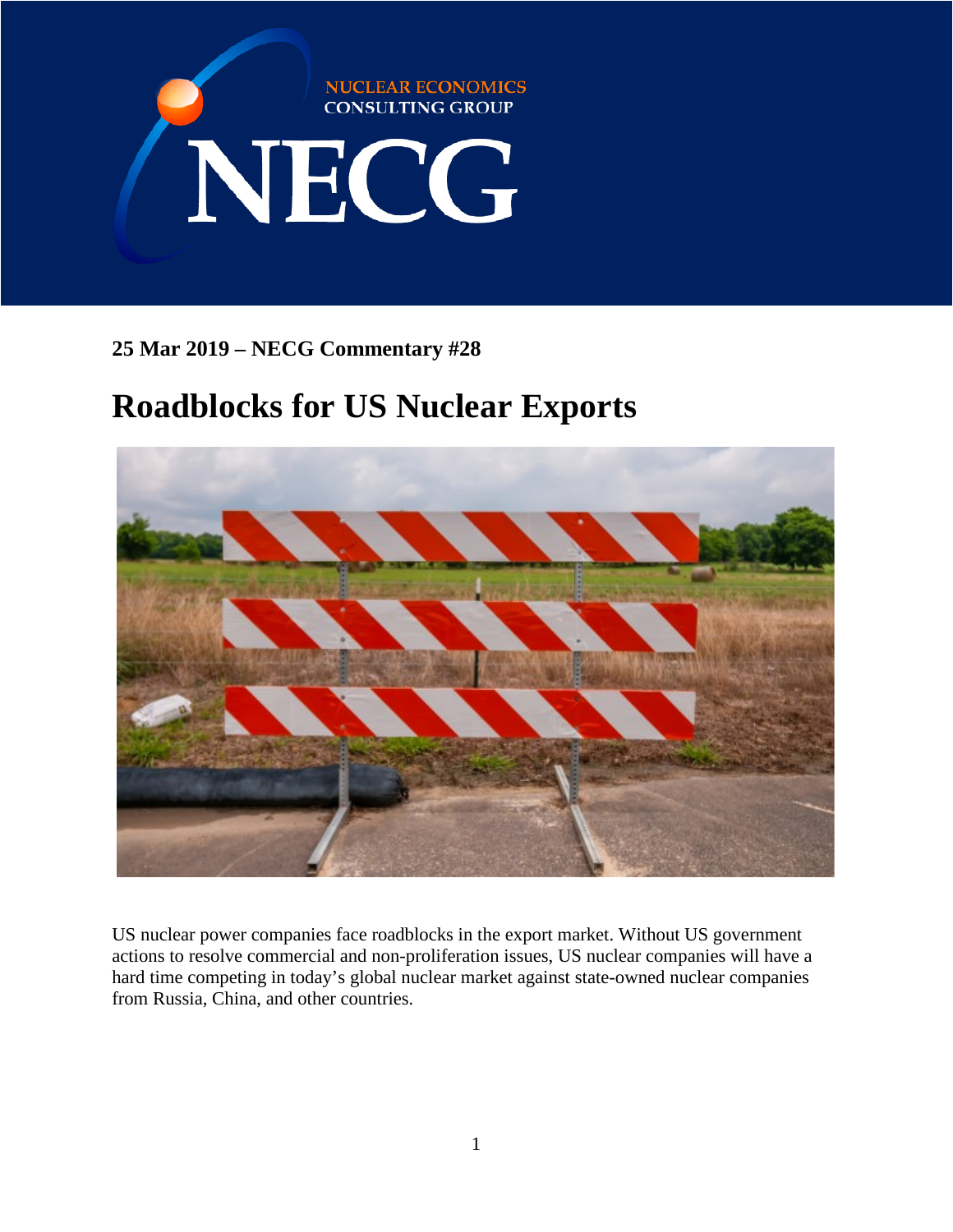

The biggest opportunity for the global nuclear power industry today is Saudi Arabia. Originally Saudi Arabia planned a fleet of sixteen or more reactors to help it meet growing demand for electricity, to help shift to a cleaner post-petroleum electricity system, and to add skilled jobs to the Saudi economy. Now, they have scaled down their nuclear power program to a few plants. The supplier of the first few Saudi nuclear power plants (NPPs) will be in a strong position to build the larger nuclear fleet that Riyadh is likely to build.

Five nuclear power vendors are competing for the nuclear power sale to Saudi Arabia, with Westinghouse facing off against nuclear state-owned enterprises (SOEs) from Russia, China, France, and South Korea.

A few decades ago, the US was the world leader in nuclear power technology and was able to succeed in the export market on the basis of its large domestic nuclear power fleet and a proven nuclear industrial capability. Today, the US nuclear power industry is trying to sell nuclear power plants (NPPs) in the export market in order to sustain US domestic nuclear industrial capability and to position itself for future nuclear export opportunities.

The US nuclear power industry is a collection of private, shareholder-owned companies that faces two primary roadblocks in the nuclear power export market:

- The US commercial nuclear power industry has difficulty matching the attractive commercial offers from the nuclear SOEs; and
- The restrictive US approach to non-proliferation may limit nuclear power exports, compared to other countries with less stringent requirements.

## **Commercial Issues**

New reactor designs from US companies are excellent, but not inherently best-in-class, compared to reactor designs offered by competing nuclear SOEs.

In contrast to the American commercial market-driven approach to the nuclear power industry and to nuclear power exports, nuclear SOEs in [China,](https://www.reuters.com/article/us-china-nuclear-law/china-drafts-new-nuclear-energy-law-focus-on-international-market-idUSKCN1M2024) [Russia,](http://tass.com/economy/1035072) and other countries see nuclear power as a part of larger government-to-government (G2G) relationships. In addition to financing/funding for nuclear power projects through G2G loans, SOE nuclear export offers are thought to include favorable pricing and acceptance of completion risk.

These nuclear SOEs use the nuclear build programs inside their countries to support their nuclear power exports. Using a combination of state-owned nuclear industrial champions and stateowned electric utilities, these nuclear SOEs develop and build new domestic NPPs. The domestic nuclear fleet build enables the nuclear SOEs to gain nuclear industry experience, demonstrate their own reactor designs, and develop a proven nuclear power supply chain – all of which support nuclear power exports. These nuclear SOEs are in the export market to earn hard currency, to import jobs for their domestic nuclear industrial companies, to establish long-term nuclear plant services and fuel customers, and to support broader geopolitical objectives.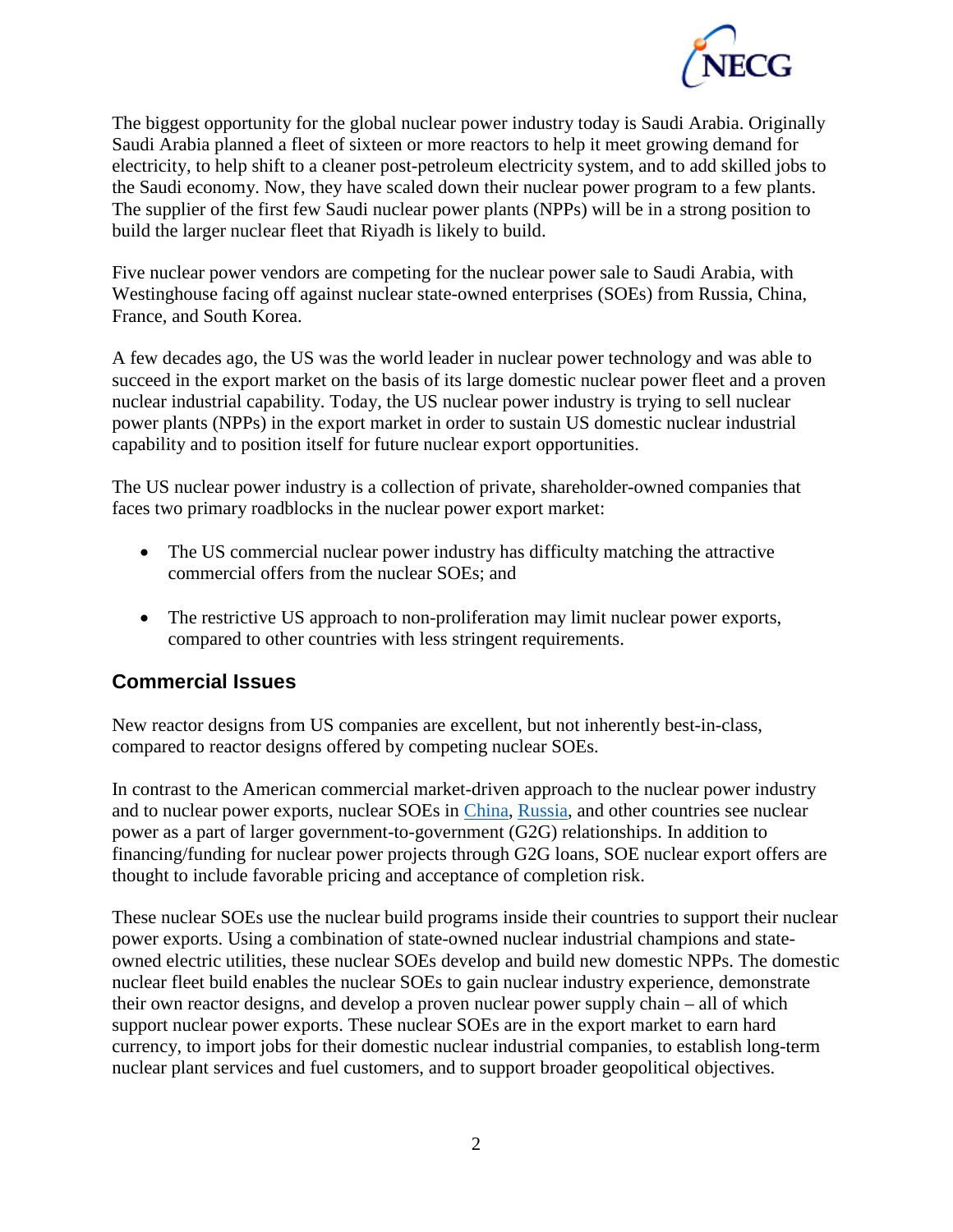

China and Russia have recently expanded the powers of their nuclear SOEs, widening the gap between the capabilities and market offerings of these enterprises and the private US nuclear power industry.

In Russia, the vertically-integrated nuclear company, Rosatom, is a key player in [domestic](http://www.world-nuclear.org/information-library/country-profiles/countries-o-s/russia-nuclear-power.aspx) and foreign energy policy that aims to preserve and strengthen Russia's global market share and influence. Russia's ongoing and planned projects include: [Bangladesh,](https://economictimes.indiatimes.com/news/defence/india-russia-bangladesh-sign-tripartite-pact-for-civil-nuclear-cooperation/articleshow/63127669.cms) [Belarus,](https://www.rferl.org/a/planned-belarusian-nuclear-plant-passes-stress-test-neighboring-lithuania-still-worried/29336314.html) [China,](https://www.rosatom.ru/en/press-centre/news/russia-china-sign-several-major-nuclear-contracts-in-nuclear-sphere-/) [Egypt,](https://www.bloomberg.com/news/articles/2017-12-10/putin-sisi-set-to-finalize-30-billion-nuclear-deal-boost-ties) [Finland,](https://uk.reuters.com/article/uk-finland-nuclear-fennovoima/finnish-russian-nuclear-reactor-pushed-back-to-2028-idUKKCN1OM0B0) [Hungary,](https://www.reuters.com/article/us-russia-hungary-putin-orban-nuclear/russia-to-start-building-two-nuclear-reactors-in-hungary-soon-putin-idUSKCN1LY204) [India,](https://www.reuters.com/article/us-india-russia-nuclear/russia-signs-pact-for-six-nuclear-reactors-on-new-site-in-india-idUSKCN1MF217) [Iran,](https://www.reuters.com/article/us-russia-iran-power-plant/iran-resumes-talks-with-russia-to-build-new-nuclear-power-plant-idUSKCN1LA0F7) [Turkey,](http://www.hurriyetdailynews.com/rosatom-seeks-partners-for-stake-in-akkuyu-plant-141716) and [Uzbekistan.](http://www.world-nuclear-news.org/Articles/Rosatom-official-outlines-Uzbek-project-schedule)

Russian investments are aimed at completing the first [floating NPP,](https://www.maritime-executive.com/editorials/first-reactor-started-on-russia-s-floating-nuclear-plant) [expanding its nuclear](https://thebarentsobserver.com/en/arctic/2019/01/its-law-russian-arctic-shipping-be-regulated-rosatom)[powered icebreaker fleet,](https://thebarentsobserver.com/en/arctic/2019/01/its-law-russian-arctic-shipping-be-regulated-rosatom) growing its presence in [global nuclear fuel markets,](https://www.rosatom.ru/en/rosatom-group/fuel-and-enrichmen/) and engaging in [several advanced reactor projects.](https://neutronbytes.com/2018/01/07/recent-developments-in-advanced-reactors-in-china-russia/)

China is a relative newcomer to the nuclear power industry, but it has consolidated its nuclear enterprise through state financing for energy sector infrastructure and its Belt and Road Initiative (BRI) strategy both at [home](http://www.world-nuclear.org/information-library/country-profiles/countries-a-f/china-nuclear-power.aspx) and abroad. [China](https://gbtimes.com/china-build-30-nuclear-plants-silk-road-countries) has [grand export plans](https://www.eastasiaforum.org/2019/02/21/global-ambitions-fuel-chinas-nuclear-power-strategy/) for nuclear power that are built on [exports to Pakistan,](https://www.scmp.com/news/china/diplomacy-defence/article/2121532/china-build-third-hualong-one-nuclear-reactor-pakistan) a deal with [Argentina,](https://www.scmp.com/news/china/diplomacy/article/3001977/chinese-delegation-set-revive-stalled-argentina-nuclear-power) multiple initiatives in [the United Kingdom,](http://www.world-nuclear-news.org/Articles/CGN-ready-to-ramp-up-UK-ambitions) and a place on the [Saudi Arabia nuclear vendor short list.](https://observer.com/2018/03/china-russia-and-us-bid-to-build-saudi-arabia-nuclear-reactors/)

Chinese investments are focused on its rapidly growing domestic nuclear power fleet, [several](https://www.scmp.com/news/china/science/article/2181396/how-china-hopes-play-leading-role-developing-next-generation)  [planned advanced reactor projects,](https://www.scmp.com/news/china/science/article/2181396/how-china-hopes-play-leading-role-developing-next-generation) developing [floating NPPs](https://www.voanews.com/a/china-s-floating-nuclear-power-plants-risks-south-china-sea/4551979.html) and [nuclear-powered icebreakers,](https://d.docs.live.net/5ae8d6ca1e8099a3/Documents/Energy%20Security%20Projects/China%E2%80%99s%20first%20nuclear-powered%20polar%20icebreaker) and ambitions for a [nuclear-powered aircraft carrier.](http://eng.chinamil.com.cn/view/2018-07/02/content_8072944.htm)

Both countries are seeking nuclear power footholds in other countries in Europe, Eurasia, Africa, and South America.

[A February 2019 meeting between President Donald Trump and US commercial nuclear industry](https://www.bloomberg.com/news/articles/2019-02-12/trump-said-to-meet-with-nuclear-developers-looking-globally)  [players highlighted several messages,](https://www.bloomberg.com/news/articles/2019-02-12/trump-said-to-meet-with-nuclear-developers-looking-globally) including arguments that the US domestic nuclear power industry needs support from the federal government, that commercial US nuclear power industry needs government assistance in the export market, and that advanced reactor technology is a way for the US to regain nuclear industrial leadership.

*In order to compete in the nuclear power export market against nuclear SOEs, the US must develop and implement a national nuclear power strategy that supports the domestic nuclear power industry (e.g., existing and new NPP projects), nuclear technology innovation (e.g., advanced reactors), and nuclear exports.* 

The US domestic nuclear power fleet, still the largest in the world, may no longer support US nuclear companies in the export market. The credibility of the US nuclear power industry in the export market is diminished by the lack of new domestic NPP projects in the US, in contrast to Russia and China which are continuing to build and demonstrate nuclear capacity at home. The track record on the few new US nuclear power projects, including [Vogtle cost and schedule](https://www.eenews.net/stories/1060100025)  [issues](https://www.eenews.net/stories/1060100025) and the [abandonment of V.C. Summer,](https://www.usnews.com/news/best-states/south-carolina/articles/2018-07-28/1-year-after-nuclear-plants-abandoned-fallout-continues) is less than stellar. These issues, combined with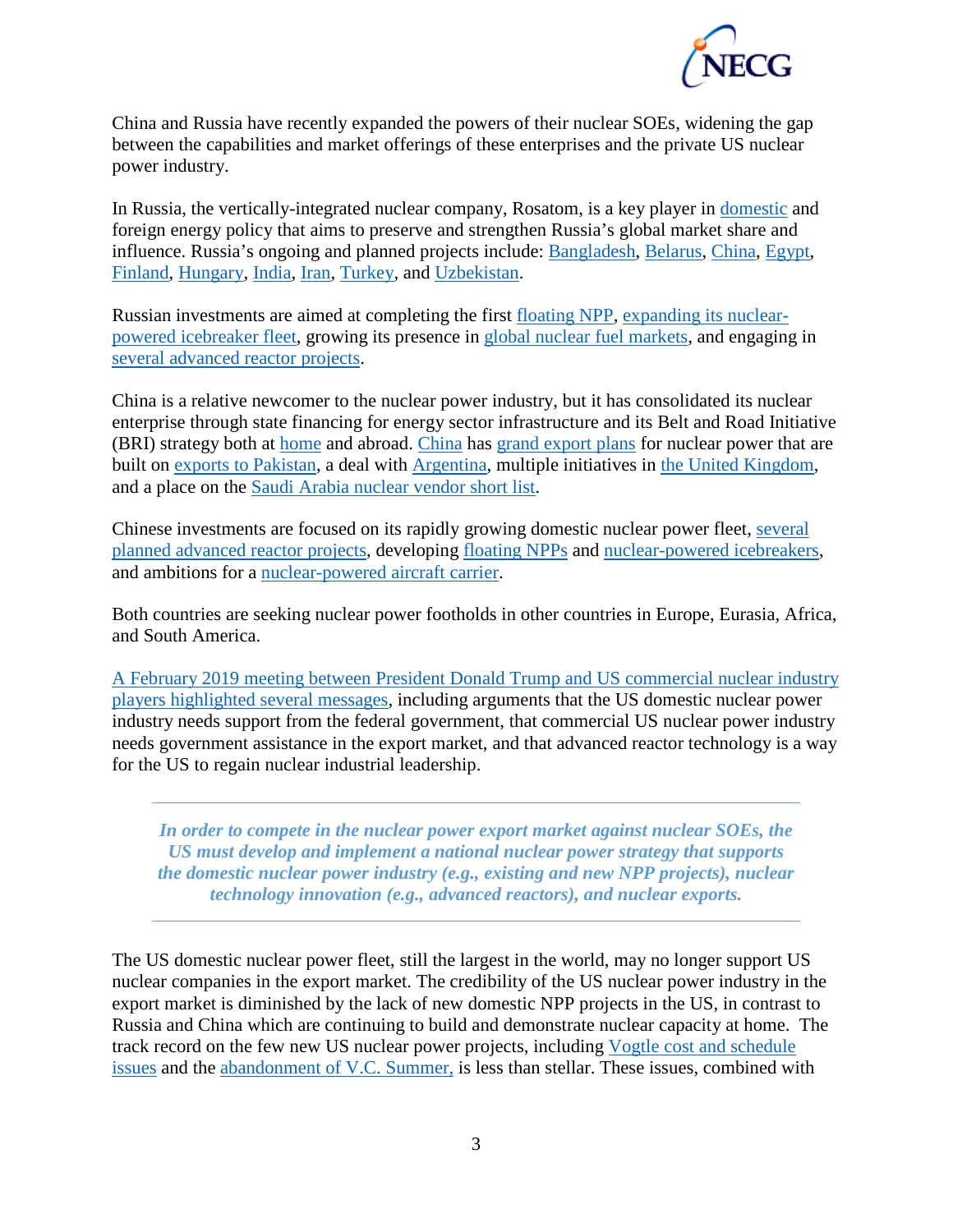

the early retirement of existing US NPPs, present reputational risks for the US nuclear power industry.

US nuclear industry companies competing in the nuclear power export market do not have access to the sort of government-sponsored financing used by nuclear SOEs, making it nearly impossible to level the playing field with Russia and China. The level of support that might be offered through OPIC, or the new [US Development Finance Corporation \(USDFC\),](https://www.opic.gov/build-act/overview) falls short of what nuclear SOEs can offer.

While advanced reactor technology research and development is being pursued in the US and in other countries, a new advanced reactor concept will only be a viable commercial power plant option after the concept is used in an actual power plant project. An advanced reactor demonstration project could demonstrate that the advanced reactor concept is valid, that the new advanced reactor design has added value compared to earlier reactor designs (e.g., higher safety, lower cost, flexible operation, and other metrics), and that the new reactor designs can be the basis for a viable commercial power generation investment option.

Unfortunately, prospects are dim for any new nuclear power plant in the US, much less a first-ofa-kind advanced reactor project that layers technology risk on top of nuclear power project risks and costs. Washington could help move these advanced reactor concepts into commercial reality by taking a page from the nuclear SOEs to fund and build one or more advanced reactor power plant projects in the US. Such projects in the US would be a strong advertisement for sales of the new advanced reactor design in the export market.

A comparison to US natural gas exports is apt. While American natural gas exports are not state sponsored and the success in the world natural gas market is largely due to private companies (e.g., by developing disruptive extraction techniques and investing in liquification facilities), the US government's willingness to actively champion natural gas exports for economic and geopolitical purposes should not be discounted. Nuclear power needs at least the same level of engagement on domestic activity and export promotion as the natural gas industry.

The US government should take actions to support and maintain the US commercial nuclear power industry. This should include resolving issues in the US domestic nuclear power industry to avoid the economic retirement of additional existing NPPs with decades of useful life remaining, supporting new US NPP projects that use existing reactor designs, and supporting US demonstration projects using new advanced reactor designs.

The US government should also take actions to assist US commercial nuclear power companies compete in the nuclear power export market. US NPP exports, along with goods and services, create a long-term political relationship over an NPP operating life of sixty years or longer.

## **Proliferation Issues**

In addition to resolving the commercial issues, the US needs to rethink its approach to exporting nuclear power technology, fuel, and services, which is linked closely to imposing [a US view of](https://warontherocks.com/2018/02/geostrategic-nuclear-exports-competition-influence-saudi-arabia/)  [nonproliferation.](https://warontherocks.com/2018/02/geostrategic-nuclear-exports-competition-influence-saudi-arabia/)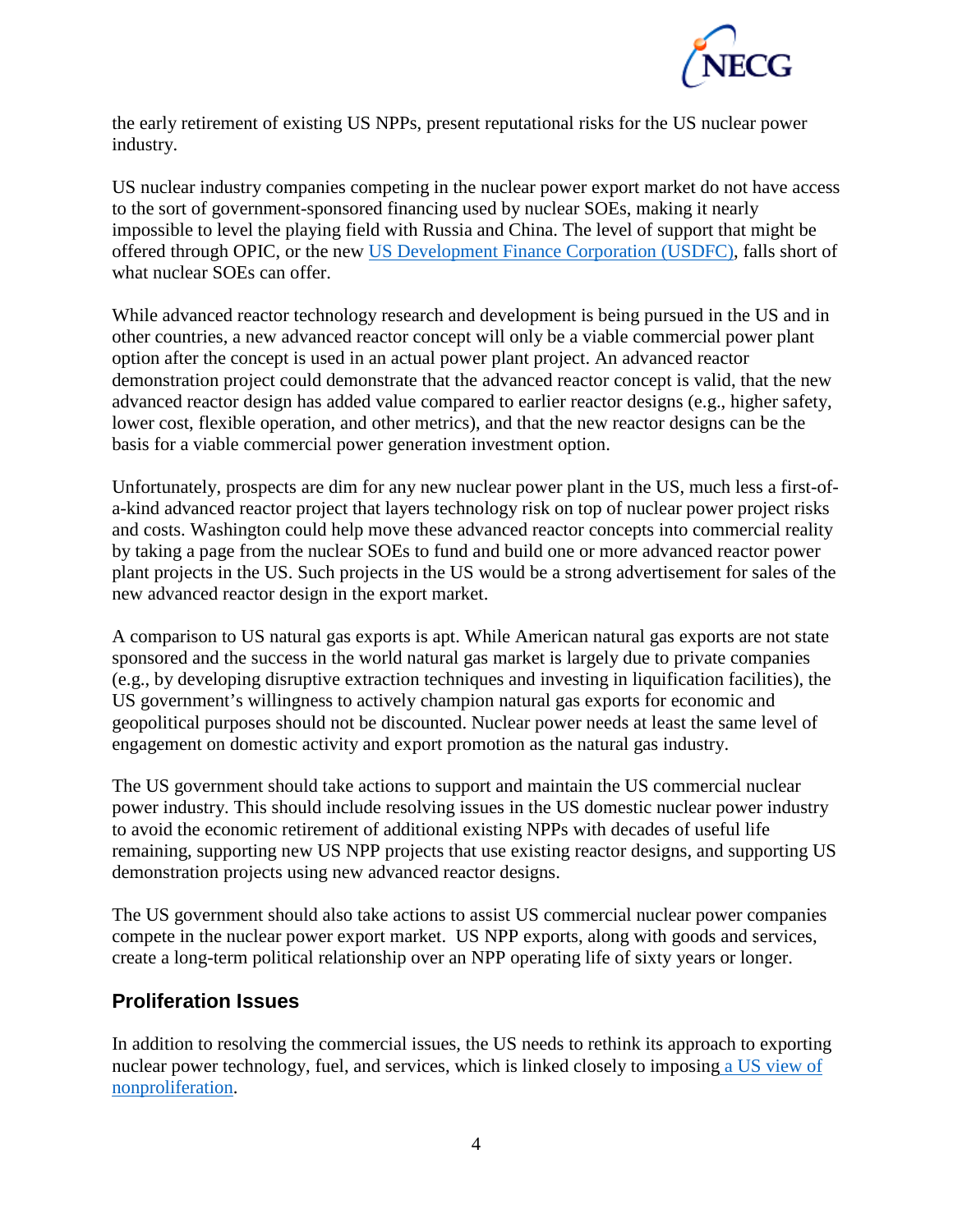

The US [approach to non-proliferation](https://www.export.gov/industries/civil-nuclear/exporting-guide/123-agreements) conditions exports with bilaterally-mandated nonproliferation agreements that may restrict uranium enrichment activity and other activity.

A few decades ago, when the US was the world leader in nuclear power technology, it used nuclear technology exports [to promulgate its view of non-proliferation](https://warontherocks.com/2018/02/geostrategic-nuclear-exports-competition-influence-saudi-arabia/) by exporting nuclear power technology only to countries that agreed to sign a bilateral treaty (i.e., a 123 agreement). Some countries (e.g., the UAE) were asked to sign a 123 agreement that limited the purchasing country's activity in uranium enrichment and spent fuel reprocessing, both of which might be used to develop a nuclear weapons program. This was referred to as the [Gold Standard](https://armscontrolcenter.org/civil-nuclear-cooperation-agreements/) for 123 agreements. The US could limit the potential pathway to nuclear weapons for signing countries, and US companies could sell nuclear technology, fuel, and services to the signing countries. However, US nuclear non-proliferation standards may be at odds with increased global competition in the nuclear power industry from countries that may not require these restrictions.

Increased insistence in the US for a Gold Standard Section 123 agreement with Saudi Arabia, that entirely prohibits enrichment and reprocessing of nuclear fuel, as opposed to a standard 123 agreement that only applies to enrichment and reprocessing with US nuclear technology, may limit success in the nuclear power export market. In contrast, Russia and China do not impose the same requirements on existing and planned nuclear power plant sales.

he US view of proliferation implicitly assumes that new nuclear countries should or must rely on global markets and imported nuclear fuel, rather than developing a complete nuclear fuel cycle of their own. In an ideal world, relying on imported nuclear fuel and global markets may be feasible. However, this may add a significant risk to a very large NPP investment (i.e., no nuclear fuel means no power generation, which nullifies the asset value, and may result in electricity grid failures).

However, new nuclear countries are reluctant to give up uranium enrichment because of their need for nuclear fuel security. A country considering a new NPP program will have legitimate concerns about nuclear fuel security and the availability of nuclear fuel over the life of the country's NPPs. In addition to commercial concerns, these countries will also have national infrastructure concerns. A comprehensive nuclear fuel security assessment will consider options to establish a capability to produce nuclear fuel (i.e., including uranium enrichment) inside the county.

US nuclear fuel security has largely been relegated to the utility owners of NPPs, which view this as a commercial issue to be addressed through nuclear fuel procurement strategies. However, even the US has concerns about nuclear fuel security as the [nuclear fuel capability](https://www.eia.gov/todayinenergy/detail.php?id=12731) has atrophied. Most (i.e., about 95%) of the uranium used in US nuclear fuel is imported and the 2018 [Section](https://www.commerce.gov/news/press-releases/2018/07/us-department-commerce-initiates-section-232-investigation-uranium)  [232 investigation into uranium imports](https://www.commerce.gov/news/press-releases/2018/07/us-department-commerce-initiates-section-232-investigation-uranium) is focused on US national security issues arising from this reliance on uranium imports. The US no longer has operating uranium conversion capability, after the only remaining conversion facility, the Honeywell Metropolis facility, [stopped](http://www.world-nuclear-news.org/UF-US-conversion-plant-suspends-UF6-production-2111177.html)  [operation](http://www.world-nuclear-news.org/UF-US-conversion-plant-suspends-UF6-production-2111177.html) in 2017. The only US uranium enrichment capacity is the foreign-owned [Urenco](https://urenco.com/global-operations/uusa)  [facility](https://urenco.com/global-operations/uusa) in New Mexico that uses non-US enrichment technology. A 2019 US DOE [HALEU](http://www.world-nuclear-news.org/Articles/Centrus-seleced-for-HALEU-enrichment-project)  [Demonstration Project](http://www.world-nuclear-news.org/Articles/Centrus-seleced-for-HALEU-enrichment-project) will restore some US-origin enrichment capacity.